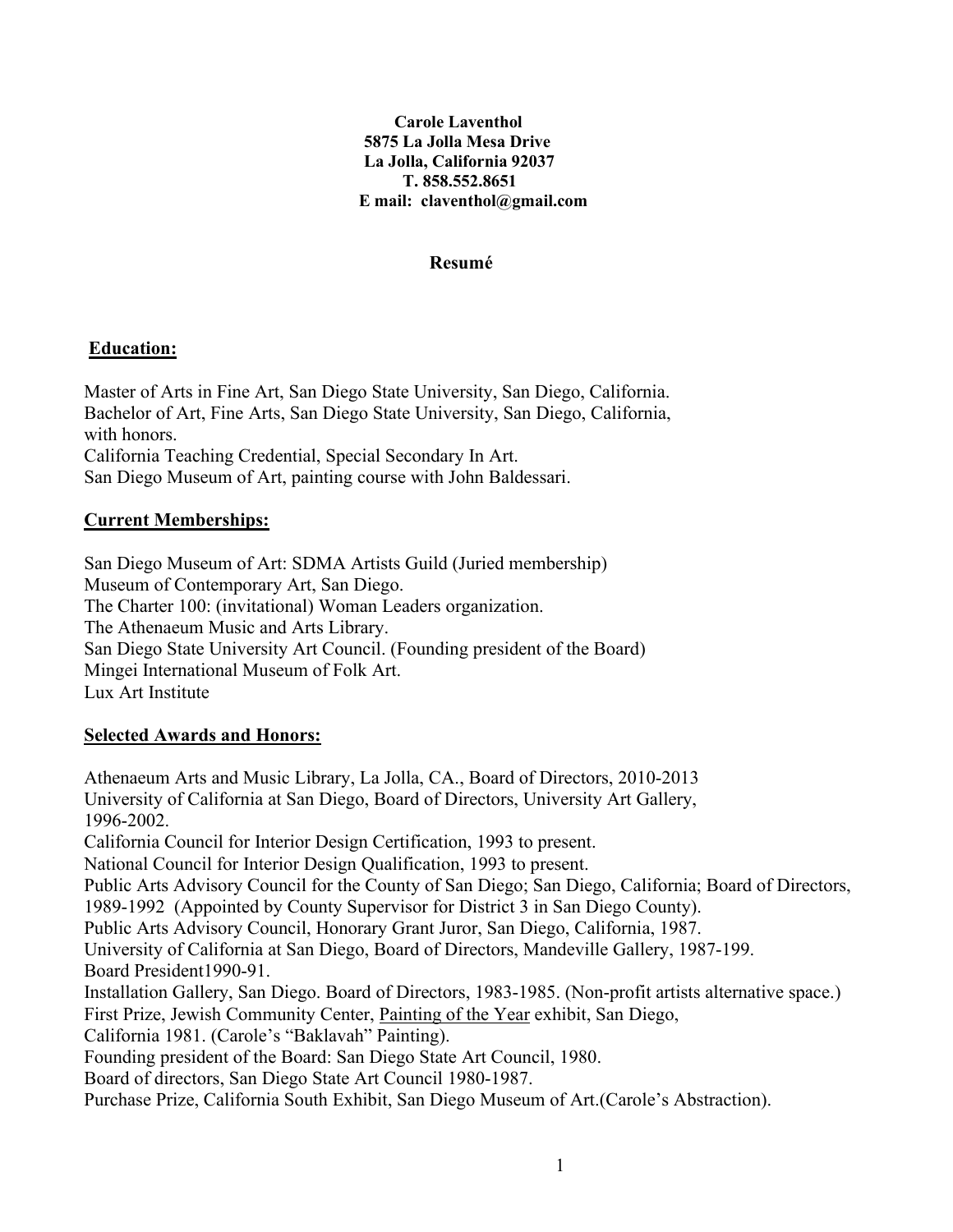Kappa Pi, Honorary Art Fraternity. Union-Tribune Grant for Art. San Diego Women's Club: Scholarship Grant. California Scholarship Federation, Life Member. Bank of America Award in Art. Readers Digest Award. Valedictorian: Hoover High School. San Diego, California, class of 775 students. Awarded scholarship to Stanford University, but did not accept it.

# **Professional Experience:**

**\*Art Consultant: Murray and Elaine Galinson**, La Jolla California, residence.

**Dr. Karen Anderson, DPM**, 7785 Fay Avenue, La Jolla, California \*Selected, purchased, framed, and installed art works for lobby. 2006.

# **Dunham and Associates, Investment Counsel, Inc.**

10251 Vista Sorrento Parkway, San Diego, CA 92121 \*Selected, Purchased, Arranged shipping, Framed, Installed, and wrote Labels for office art collection, consisting of 10 art works, to date. 2005-2008.

# **Brandes Investment Partners, LP**

11988 El Camino Real, Suite 500

San Diego, CA 92191; 2001-2004.

\*Selected, Purchased, Arranged shipping and receiving, Framed, Installed, and wrote Labels for Corporate Art Collection, consisting of 125 works of art, covering 6 large floors of their office building, 2001-2003.

## **Charles and Linda Brandes,** Rancho Santa Fe, California: Private collection.

\*Selected, Purchased, Arranged shipping, framing and installation of a major art collection, consisting of sculpture by Henry Moore, George Rickey, Deborah Butterfield, Barry Flannagan; Botero, Jim Dine, Folon, Dennis Oppenheim, John Chamberlain; Alberto Giacometti, Michael Todd, etc.

\*Purchased and installed paintings by Rene Magritte, Robert Motherwell, Hans Hoffmann, Daren Watersten, Helen Frankenthaler, Leigh Yen Wen, Wade Hoeffer, Photographs by Stephen McCurry, etc. 1993-2004.

## **Linda Brandes,** Penthouse apartment, Park Ave., New York City:

\*Selected, Purchased and installed paintings and art works by Andy Warhol, Sam Francis, Roy Lichtenstein, Frank Stella, Jim Dine, Al Sousa, Polles, Wade Hoeffer, Harry Bertoia; Olga de Amaral; Photographs by Stephen McCurry, 1999-present.

**Linda Brandes** Ocean Front Beach house, Del Mar, California: \*Selected, Purchased, framed, installed art works by Robert Motherwell, Billy Al Bengston, Allison Renshaw, etc. 1995-present.

**Mr. and Mrs. Glenn Carlson,** Del Mar, California: Private art collection. \*Selected, Purchased, Framed and installed art works by: George Rickey,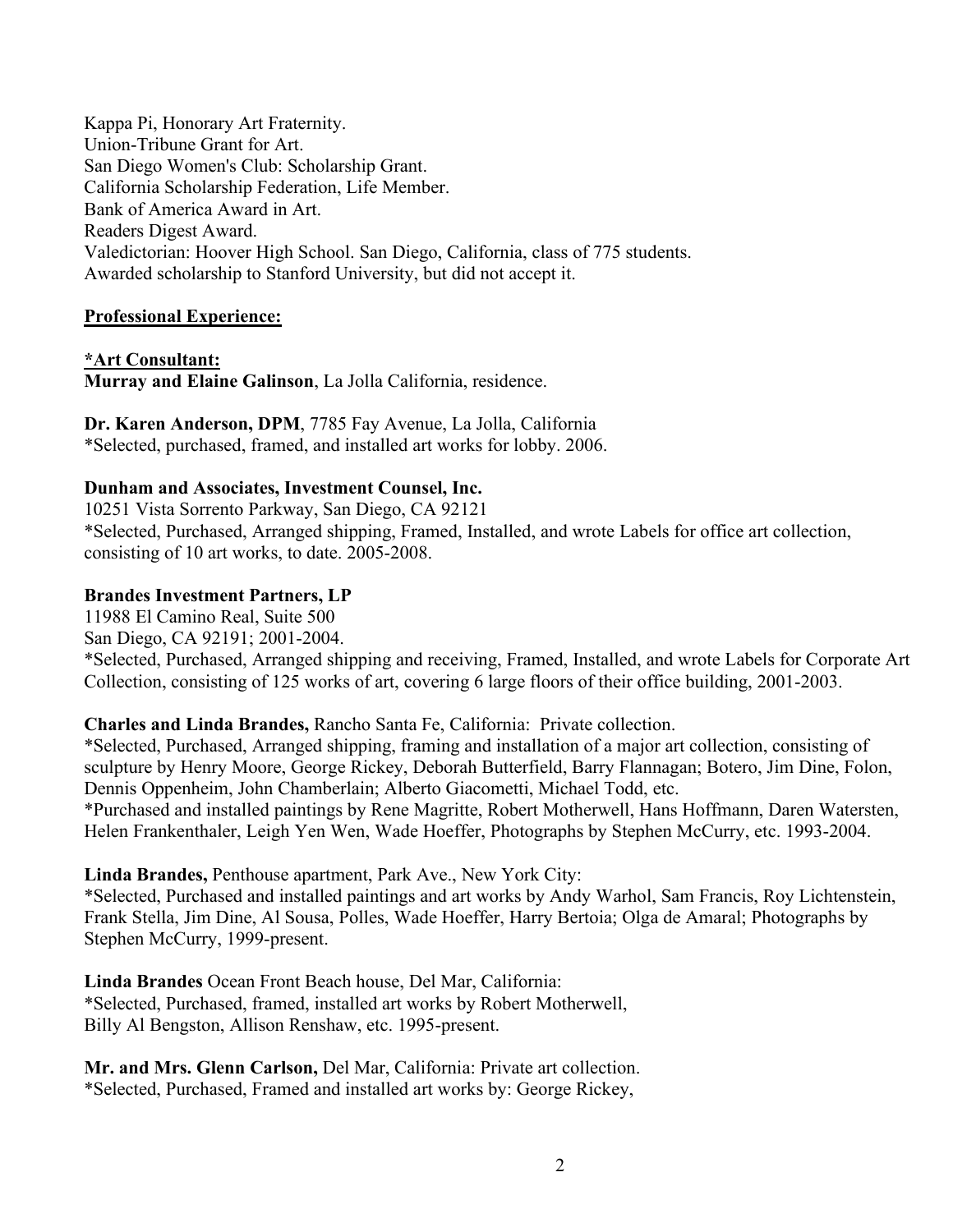Italo Scanga, Steven Curry, Salomon Huerta, Ellsworth Kelley, William Glen Crooks, etc. 1994-present.

**Mr. and Mrs. Ronald Currie**, Offices and private collection; La Jolla, California; Sun Valley, Idaho; Currie Partners, Scripps Ranch; San Diego, California \*Selected, Purchased, Framed, and installed art works by Craig Kaufmann; Ellen Irvine; Dale Chihuly, Barbara Weldon, Laddie John Dill, etc.

## **\*Owner and principal Interior Designer:**

CAROLE LAVENTHOL FINE ART+DESIGN, an interior design and Fine Art consulting firm, 1992 to 2010. Interior Designer: Design Center, San Diego. Interior Designer: Furniture Forum, San Diego, California. Owner/Designer: ETCETERA, CLOTHES AND THINGS, a retail store and art gallery in Mission Valley, San Diego, California.

# **\*Teacher:**

San Diego City Schools, 4 years: Drawing, Painting, and Design. Mesa College, 1 year: Oil Painting, Art History. Point Loma College, 1 year: Architecture, interior Design. San Diego Jewish Community Center, 4 years: Adult Painting, Drawing. San Diego City Schools: Adult Education: Art History teacher

## **\*Fine Artist:**

Exhibitions of oil, acrylic, and watercolor paintings in four major museums and several galleries throughout the United States.

## **Selected Interior Design Clients:**

Offices: Karen Anderson, DPM, La Mesa, CA, 2010 Offices: Karen Anderson, DPM, La Jolla, CA. 2006. Residence: Mr. and Mrs. Glen Carlson, Del Mar, CA. 2004 to present. Residence: Mr. and Mrs. Ron Currie, La Jolla, CA. 2004 to present. Residence: Dr. and Mrs. Joe Kennedy, La Jolla, CA. 2005. Residence: Mr. and Mrs. Jerry Coleman, La Jolla, CA. 2004. Residence: Mr. and Mrs. Robert Root, Phoenix, Arizona, 2003. Residence: Rancho Santa Fe, CA: 50,000 square feet, Architect: Norm Applebaum 2001-2005. Residence: Mr. and Mrs. Ron Currie, Sun Valley, Idaho, 2002. Residence: The Carlson Family; Deer Valley, Utah; 5 bedroom Ski House, 2001, 5000 Square feet. Residence: 515 Park Ave. Penthouse (42-43 floors); New York City 2001-2003, 6000 square feet. Residence: 515 Park Avenue, 29th floor, New York City, New York 1999-2000, 4000 square feet. Residence: Mr. Jeffrey Dunham, Fairbanks Ranch, San Diego, California, 1999. Guest House: Mr. and Mrs. Charles Brandes, 3000 square feet, Rancho Santa Fe, California, 1999. Residence: Oceanfront Beach House, five bedrooms, Del Mar, California, 1999. Residence: Charles Brandes, Trump Tower, New York City, New York, 1998, 2000 square feet. Private office for the Chairman; Brandes Investment Partners, 2nd floor, 1998. Residence: Mr. and Mrs. Glenn Carlson, Del Mar, Calif. 1997-1999.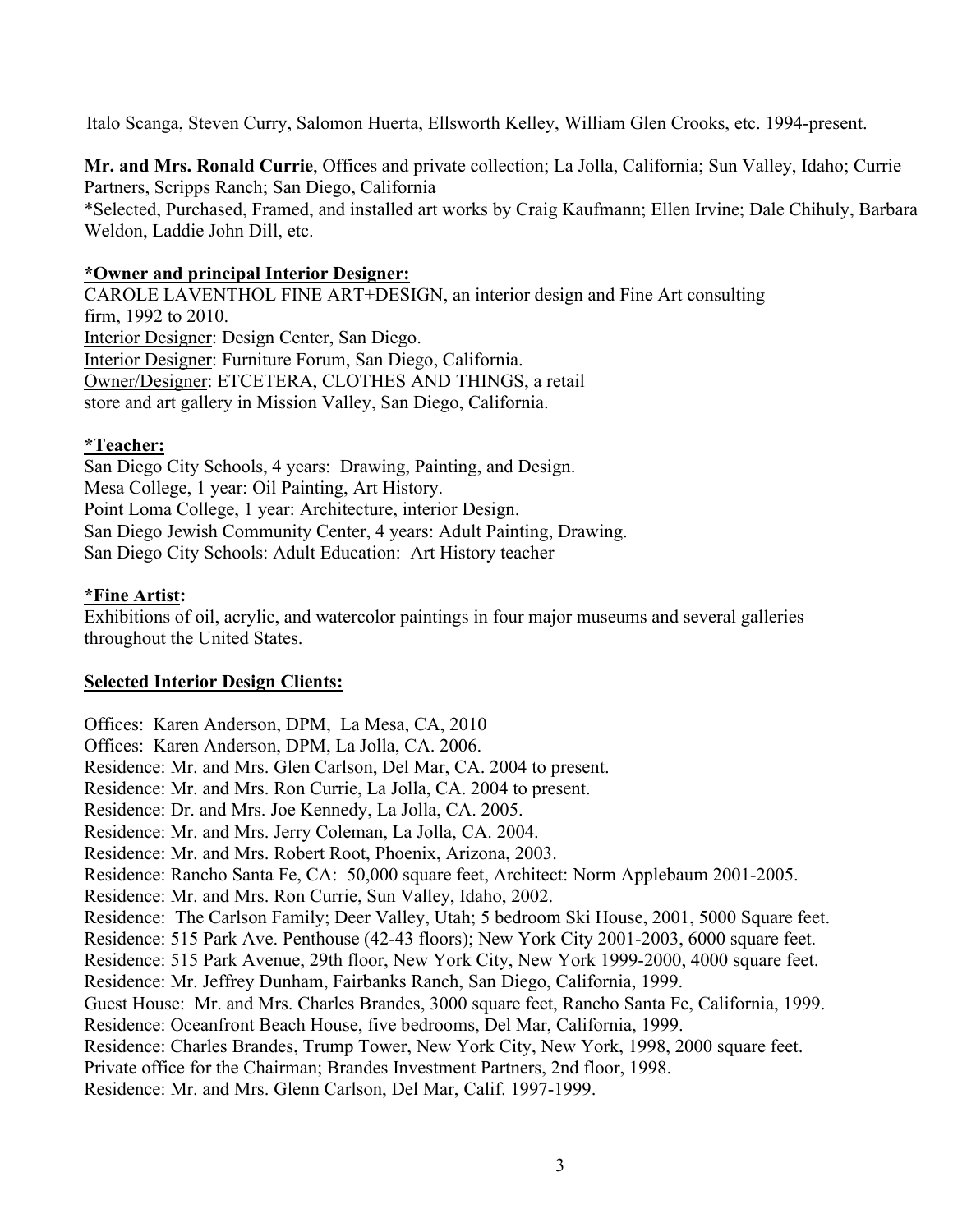Residence: Mr. and Mrs. Marc Brutten, 8000 square feet, Rancho Santa Fe, California, 1996-1999. Residence: Linda and Charles Brandes, 7000 square feet, Rancho Santa Fe, California, 1993-1995. Residence: Mr. and Mrs. John Kennedy Baldwin, 5000 square feet, Del Mar, California, 1992-1995. Residence: Mrs. Irene Allis (architectural and interior design), La Jolla, California, 1993. Karwin Company: 5000 square feet (architectural design for a residence), 2551 Calle del Oro, La Jolla,

California, 1991-1992.

Residence: Mr. and Mrs. Ron Currie, 4500 square feet, Sun Valley, Idaho, 1985-1989.

Residence: Ron Currie, 4000 square feet, La Jolla, California, 1985-1995.

Residence: Mr. and Mrs. Robert Shapiro, 3500 square feet. Point Loma, California, 1988-1989.

Residence: Dr. and Mrs. John Feighner, Rancho Santa Fe, California, 1979-1980.

Offices: Dr. John Feighner, Solana Beach, California, 1988.

#### **Selected Publications:**

Van Doren, Phyllis, San Diego Home/Garden Lifestyles,(October 2009), "A Discerning Eye—at home with interior designer/artist Carole Laventhol", Pages 46-53.

Perillo, Michele, South Coast Style, (2003); Pages 192-193.

Interior Design: San Diego Home and Garden magazine: Home of the year award, 1999.

Perillo, Michele, "On the Market" South Coast Style, (1997/1998); page126.

Perillo, Michele, "Art." "Countertops," "Unique Stone Imports," and "Interior Design," South coast Style, (1996/1997); Pages 46-49, 84-87, 122-123, and 162.

Shepardson, Mary, "Crowning Glory," Decorating & Style, (November, 1995); Page 42-44.

Exhibition Catalog: Carole Laventhol: Gaea Series, 50 pp., San Diego Mesa College, 1989, curator: Kathleen Stoughton; lIlustrated.

Lewinson, David. "Exploration of the Sexes", Los Angeles Times; (Friday, June 2, 1989) Part 1U, Page 19B; Illustration.

McDonald, Robert, "At Home with Carole and Dick Laventhol," Copley News Service, Syndicated Column; (March 5,1986).

Lewinson, David, "Abstract Expressionism Finds a Home on the Range," San Diego Union, (Thursday, November 8, 1984); Page C-8.

Reilly, Richard. "KPBS Auction Has Winners," San Diego Union (Sunday, June 6 1982); page E-8.

Levine, Joan, "San Diegans Win 3 Art Awards," San Diego Evening Tribune, (November 6, 1981).

Reich, Sheldon, "At the Galleries," Tucson Daily Citizen, (Tuesday, June 18, 1981).

Wingate, Adina, "Abstract Expressionism: It May Yet Find A Niche," Tucson Dally Citizen, (Sunday, March 31. 1974); Illustration.

Kietzman, Dr. Armin. "Jewish Show: fun & Tensions," San Diego Union, (Sunday, March 13, 1966); Illustrations.

Hagberg, Marilyn. "The Cellar," San Diego Magazine, (June, 1965); Page 97.

Baker, Naomi. "Carole Becker Exhibits Oils"." San Diego Evening Tribune, (Tuesday, August 24, 1965); Section A, Page 21.

Kietzman, Dr. Armin. "Carole Becker Show: View is Ambiguous," San Diego Union: (August, 1965).

## **Selected Art Exhibitions (Carole's paintings):**

2005 "Selected Paintings", The FrameMaker, San Diego, California. 1990 "Seven Works by Carole Laventhol", Design Showcase house, San Diego, California.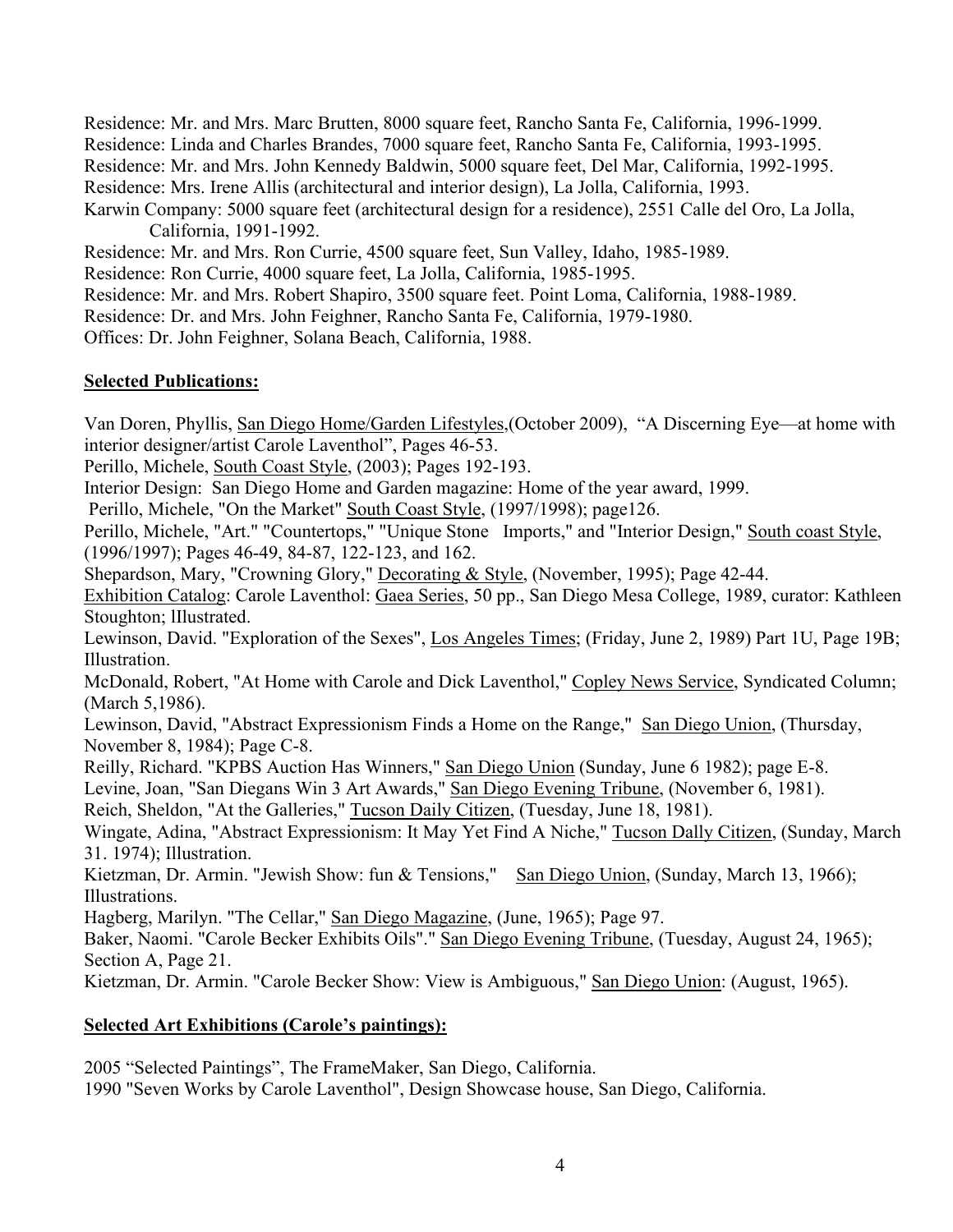1989 "Gaea Series", San Diego Mesa College, San Diego, California. 1989 "Four California Artists", Annex Gallery, San Diego, California. 1988 Untitled, Anne Reed Gallery, Ketchum, Idaho. 1984 "Baklavah Series III", Wenger Gallery, San Diego, California. 1983 Represented by Ruth Cohen Gallery, Chicago, Illinois. 1975 "Ten Year Retrospective", University of Arizona, Tucson, Arizona. 1966 "One Person Show", Art Seller Gallery, Los Angeles, California.

#### **Selected Public Collections (Carole's paintings):**

Brandes Investment Partners, San Diego, California. The Corson Company, Menlo Park, California. Emerald-Shapery Pan Pacific Hotel, San Diego, California. Federal Reserve Bank, San Francisco, California. Marathon Assets, San Diego, California. Mission Valley Center Association, San Diego, California. Sharp Hospital, San Diego, California. Steres, Alpert. and Carnes, San Diego, California. P.S. Group, San Diego, California. Unysis Corporation, San Diego, California.

#### **Selected Private Collections (Carole's paintings):**

Dr. and Mrs. Fred Frye, San Diego, CA. Mr. and Mrs. Ron Currie, Sun Valley, Idaho Mr. and Mrs. Ron Currie, La Jolla, CA. Mr. and Mrs. Eric Gardener, La Jolla, CA. Ms. Jain Malkin, La Jolla, CA. Mr. Michael Bliss, San Diego, CA. Mrs. Carol Baumer, La Jolla, CA. Mr. and Mrs. Ed Baker, Hawaii.

#### **Selected Travel:**

- 2010: New York City, NY; Abstract Expressionism Show: MOMA
- 2010: Sun Valley, Idaho:
- 2008: Napa Valley, CA.; San Francisco, Museums in the Precidio.
- 2008: New York, New York, Bronx Botanical Gardens-**Henry Moore Sculpture exhibit**
- 2007: San Francisco, California: Design Market, **DeYoung Museum**, SF Moma.
- 2006-07: Christmas in Sun Valley, Idaho: Galleries: Gail Severn; Ann Reed.
- 2005: Tour of **Brazil**. SA, with InSite: **Sao Paolo Biennial Exhibition**, Rio de Janiero, Bella Horizonte, Oro Prieto, Bello Horizonte, Bazilia, Iguasu Falls.
- 2004: Tour of **Rahjasthan, India**: (Delhi, Jaipur, Agra, Udaipor, Jaiselmeer), 30 days.
- 2003: Art Tour with MCASD to New York: Boston: **Dia Beacon**, Tour of Jenny Holtzer's farm and studio.